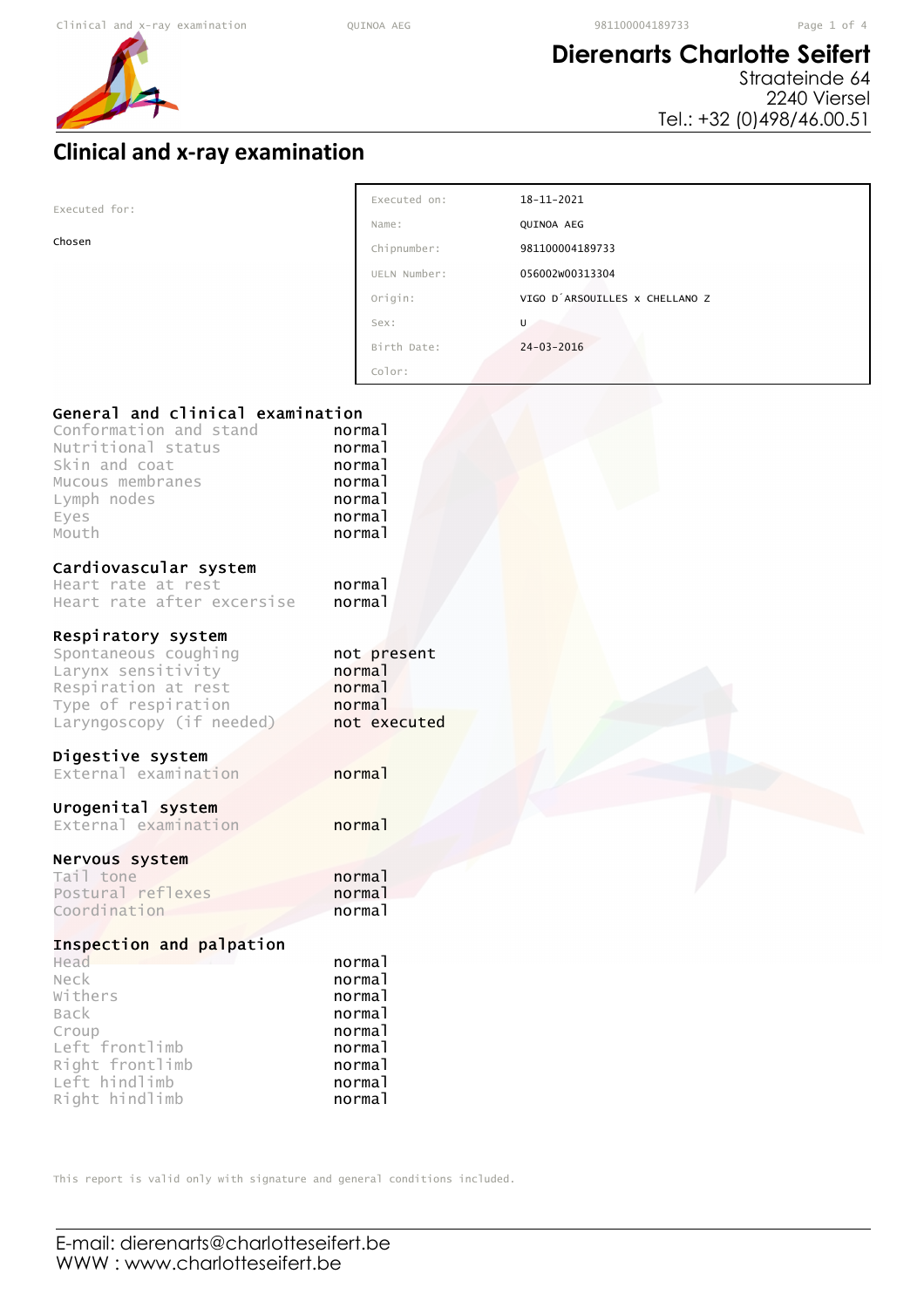Fore Hooves and hind hooves

Horn quality **normal** 

# **Dierenarts Charlotte Seifert**



| Hoof percussion<br>Hoof inspection<br>Size and shape                                                      | normal<br>normal<br>normal                                       |                                                                                                          |  |
|-----------------------------------------------------------------------------------------------------------|------------------------------------------------------------------|----------------------------------------------------------------------------------------------------------|--|
| Gait<br>walking on hard surface<br>Straight line<br>Small circle left<br>Small circle right               | normal<br>normal<br>normal                                       |                                                                                                          |  |
| Trotting on hard surface<br>Straight line<br>Small circle left<br>Small circle right                      | normal<br>normal<br>normal                                       |                                                                                                          |  |
| Trotting on soft surface                                                                                  |                                                                  |                                                                                                          |  |
| Small circle left<br>Small circle right                                                                   | normal<br>normal                                                 |                                                                                                          |  |
| Cantering on soft surface<br>Small circle left<br>Small circle right                                      | normal<br>normal                                                 |                                                                                                          |  |
| Flexion tests<br>LF: forced flexion:<br>RF: forced flexion:<br>LH: forced flexion:<br>RH: forced flexion: | not sensitive<br>not sensitive<br>not sensitive<br>not sensitive | Trotting away: not lame<br>Trotting away: not lame<br>Trotting away: not lame<br>Trotting away: not lame |  |
| Spavin tests<br>LH: forced flexion:<br>forced flexion:<br>$RH$ :<br>Inspection of stifle:                 | not sensitive<br>not sensitive<br>Normal                         | Trotting away: not lame<br>Trotting away: not lame                                                       |  |

During the examination there were no indications of vices. After the examination blood samples were taken for investigation of banned substances.

### Conclusion (X Yes O No):

#### Clinical examination:

x No abnormal findings O Abnormal findings (see examination protocol)

### Radiological Findings:

- X Good
- O Satisfactory
- O Moderate
- O Unsatisfactory

x Acceptable o Increased risk

o Not acceptable

#### The horse receives a normal medical risk as a sport horse.

This report is valid only with signature and general conditions included.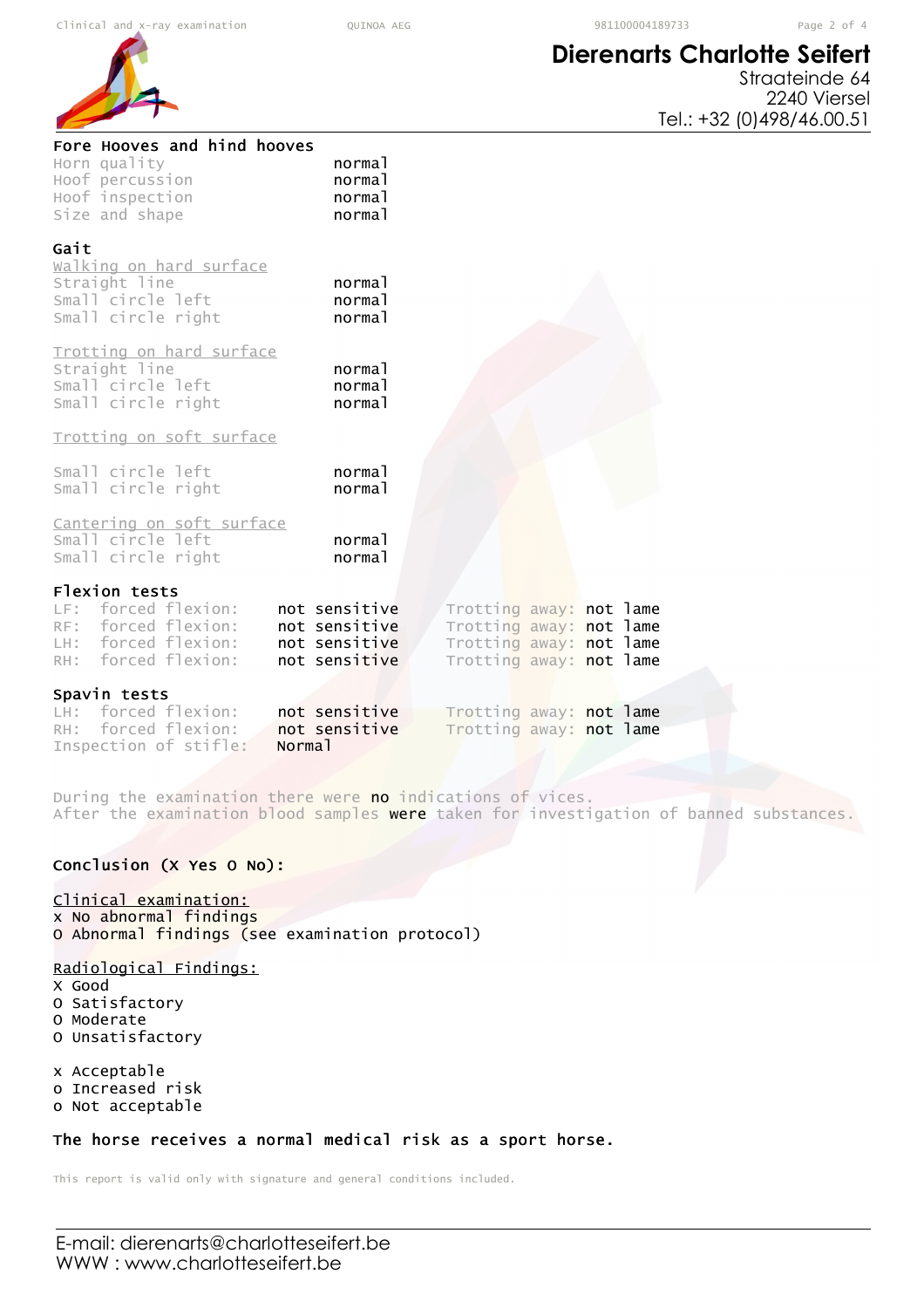# **Dierenarts Charlotte Seifert**

Straateinde 64 2240 Viersel Tel.: +32 (0)498/46.00.51



Other findings and remarks: no

E-mail: dierenarts@charlotteseifert.be This report is valid only with signature and general conditions included.